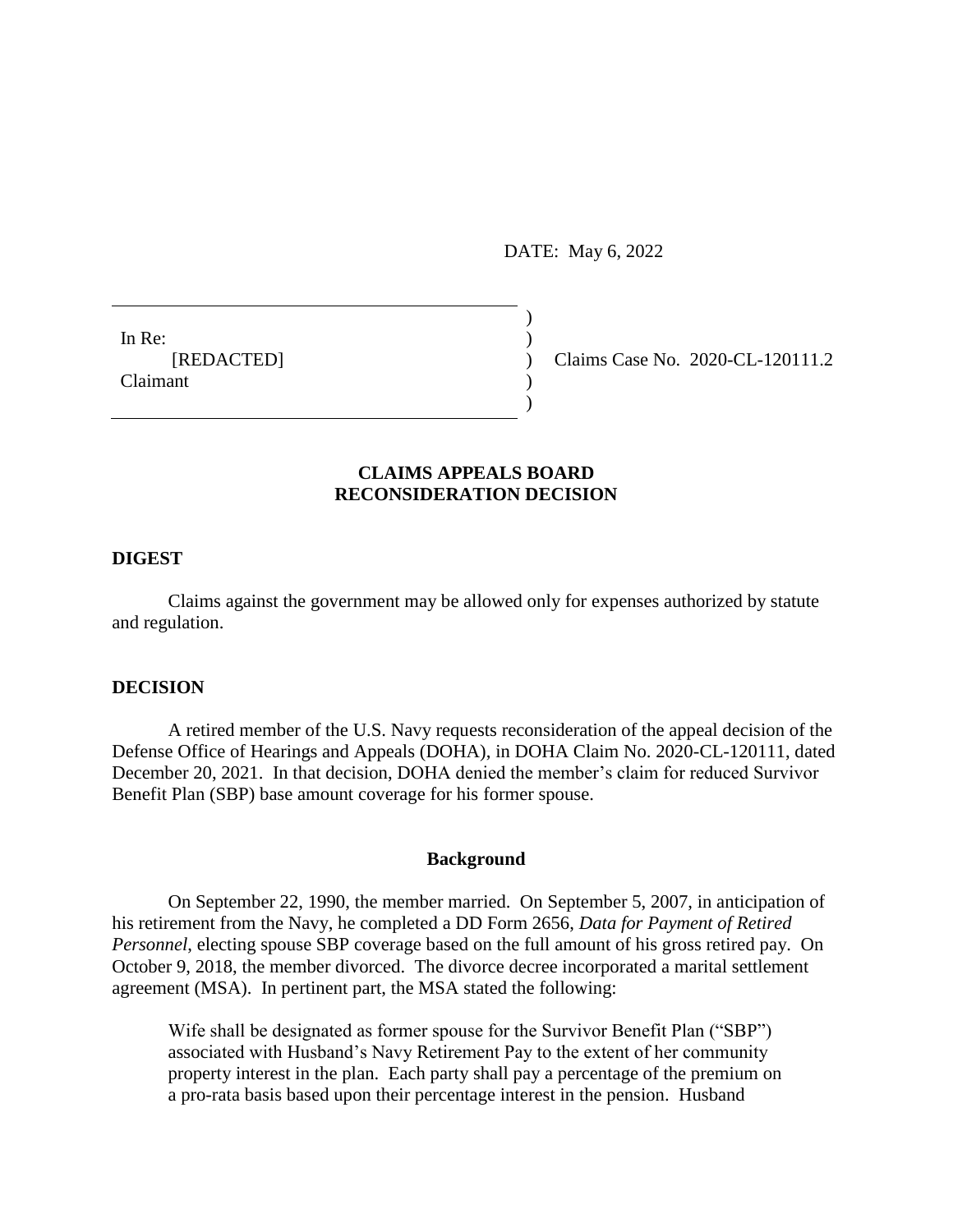shall commence paying Wife the sum of \$271.26 per month beginning July 1, 2018 as and for Wife's community property interest in this plan, until such time the Wife begins receiving her share directly.

On October 26, 2018, the member submitted a DD Form 2656-6, *Survivor Benefit Plan Election Change Certificate*, to the Defense Finance and Accounting Service (DFAS) requesting that SBP coverage be suspended due to his divorce. On December 11, 2018, DFAS acknowledged the member's request and advised him that his SBP coverage was adjusted from spouse to no beneficiary effective October 9, 2018.

On February 4, 2019, a stipulation order was issued regarding the division of the member's military retired pay and election under the SBP. That order provided the following concerning the SBP:

Member and Former Spouse agree that the Survivor Benefit Plan (SBP) shall be reduced to designate Wife as the former spouse beneficiary of his SBP to the extent of her community property interest in the Plan. The annuity base amount used to calculate the SBP shall be \$493.21.

In addition, the member was ordered to pay directly to his former spouse \$267.98 each month. The order stated that the \$267.98 constituted the former spouse's share of the member's monthly retired pay minus her share of the SBP monthly premium payment.

On May 13, 2019, the former spouse completed the DD Form 2656-10, *Survivor Benefit Plan (SBP) Reserve Component (RC) SBP Request for Deemed Election*, requesting a deemed election for former spouse SBP coverage on the annuity base amount of \$493.21 as required by the stipulation order. On July 18, 2019, DFAS notified the member of his former spouse's timely deemed election for SBP coverage, and advised the member that the cost of the coverage would be retroactive to October 9, 2018. Also, by letter dated July 18, 2019, DFAS informed the member that he was indebted for the retroactive payment of SBP premiums from November 1, 2018, through June 30, 2019, in the amount of [\\$1,484.77](https://1,484.77). DFAS also advised the member that the monthly SBP premium payment would be \$186.23. The member immediately contacted DFAS, requesting that his former spouse's SBP annuity be reduced to \$493.21 based on the stipulation order. In the member's July 22, 2019, letter to DFAS, he enclosed his Retiree Account Statement (RAS) for August 2019 and questioned why it reflected his SBP annuity base amount as \$[2,865.04,](https://2,865.04) instead of \$493.21. He questioned the SBP premium cost as reflected on his RAS. DFAS denied the member's claim for a reduced base amount SBP coverage for his former spouse.

On December 9, 2019, the member appealed DFAS's denial of his claim. He asserted that DFAS erred by not establishing his former spouse's SBP coverage in accordance with the terms of the stipulation order. He stated that those terms were included in the order to account for the number of years he was married to his former spouse during his military service. He stated that DFAS was prohibited from instituting the former spouse SBP coverage as set forth in the stipulation order, then DFAS should have rejected the order to afford him the opportunity to obtain a court order that complied with DFAS's requirements. DFAS issued an administrative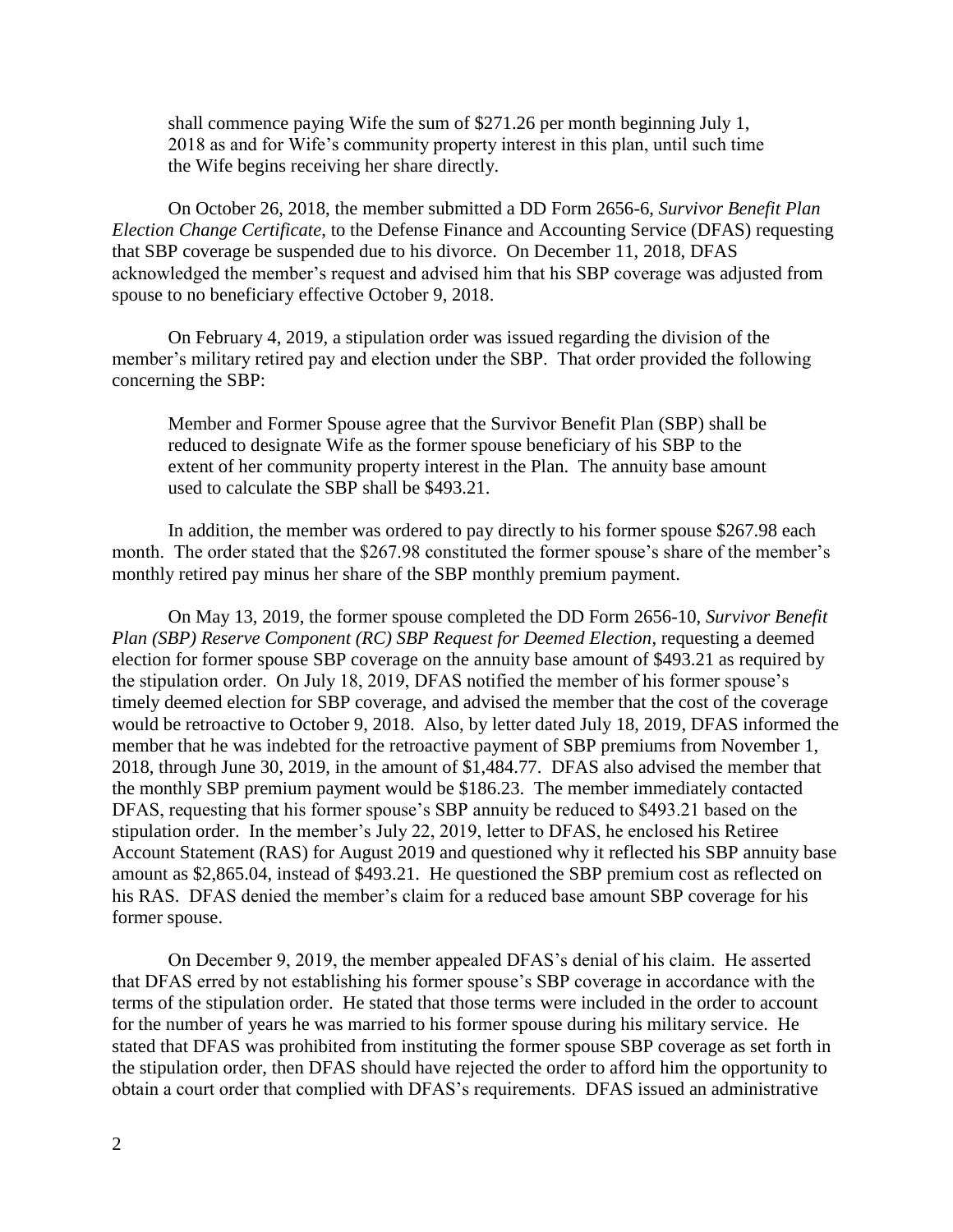report dated September 3, 2020, sustaining their denial of the member's claim for a reduced base amount of SBP coverage. In the member's rebuttal to DFAS's administrative report, he stated that if DFAS interrupted the stipulation order as a former spouse election, then his previous election for spouse coverage was terminated under 10 U.S.C.  $\S$  1448(b)(3)(A)(ii), and was therefore not relevant. He also stated that DFAS has not provided any federal authority to support their position that the SBP law does not permit a change in the level of SBP coverage.

In the appeal decision, the DOHA adjudicator upheld DFAS's denial of the member's claim. She found that although divorce ends spouse coverage under SBP, the member's former spouse timely deemed an election for former spouse coverage. She explained that since the SBP statute does not contain any language that expressly authorizes an election of former spouse SBP coverage at a reduced rate after having previously elected full rate spouse SBP coverage, the amount of the reduced rate in the stipulation order could not be honored. In addition, she explained that the member may have other available options outside the claims process that rest with the Board of Correction of Naval Records (BCNR).

In his reconsideration request, the member states that he now understands from DOHA's appeal decision that the law does not permit his former spouse to receive a reduced base amount of SBP. However, he states the DOHA adjudicator failed to address his claim that DFAS should have rejected the divorce decree, the stipulation judgment and his former spouse's deemed election. He states that DFAS accepted these documents without notifying the parties of DFAS's position that the documents were not in keeping with federal law. He states that in fact DFAS accepted some provisions of the divorce decree and stipulation order, but not other provisions, and never gave notice to the parties that DFAS would not follow certain provisions. He states that his former spouse is now receiving benefits in substantial excess of their divorce decree, and he is required to pay SBP premiums well in excess of what was agreed upon and incorporated in the decree and stipulation order. He cites a message from the DFAS Director dated September 2021 concerning DFAS's customer service, doing what is right for the customer and putting the customer first. He states that doing what is right and putting the customer first in these circumstances would be to grant him relief by rejecting the court orders and deemed election since they did not conform to federal law. He also requests reimbursement of the SBP premiums he has been charged since November 2018. He states that if this relief is granted, then he and his former spouse would have the ability to return to court to resolve the issue of her entitlement to full SBP coverage or no SBP coverage.

#### **Discussion**

The burden of proving the existence of a valid claim against the United States is on the person asserting the claim. A member must prove by clear and convincing evidence on the written record that the United States Department of Defense is liable under the law for the amount claimed. *See* DoD Instruction 1340.21 (Instruction) ¶ E5.7 (May 12, 2004). Federal agencies and officials must act within the authority granted to them by statute in issuing regulations. Thus, the liability of the United States is limited to that provided by law (including implementing regulations). The interpretation of a statutory provision and implementing regulation by those charged with their execution, and the implementation of them by means of a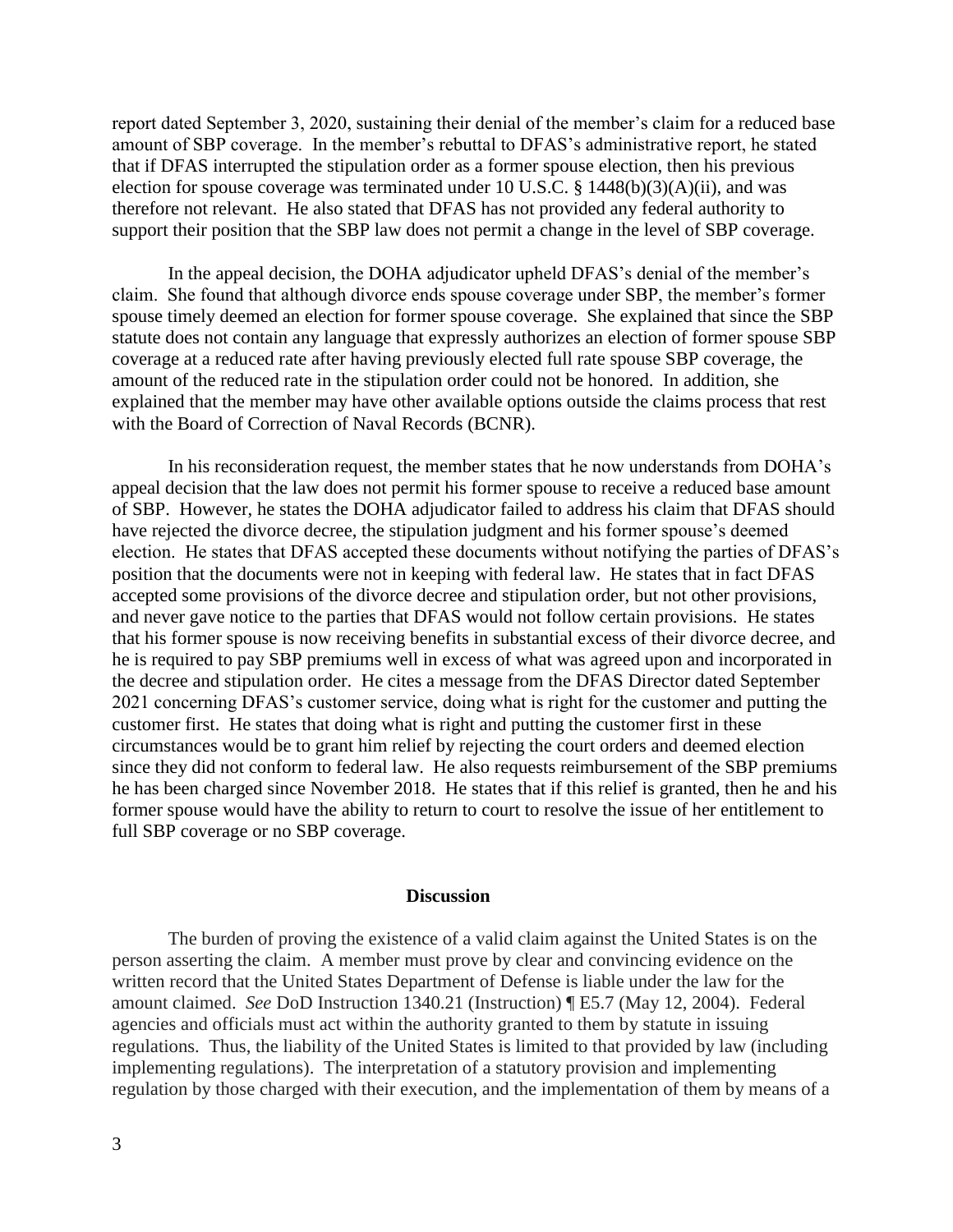consistent administrative practice, are to be sustained unless shown to be arbitrary, capricious or contrary to law. Thus, a member must prove that DFAS's interpretation or implementation of its authority was arbitrary, capricious or contrary to law. *See* Instruction ¶ E7.3.4; and DOHA Claims Case No. 2011-CL-101402.2 (February 9, 2012).

The SBP, [10 U.S.C. §§ 1447-](http://www.westlaw.com/Link/Document/FullText?findType=L&pubNum=1000546&cite=10USCAS1447&originatingDoc=I98782673cc0111e18b05fdf15589d8e8&refType=LQ&originationContext=document&vr=3.0&rs=cblt1.0&transitionType=DocumentItem&contextData=(sc.Search))1455, is an income maintenance program for dependents of deceased members of the uniformed services. Under the SBP, participating members contribute a portion of their retired pay to fund annuity payments for their designated beneficiaries. Participation in the SBP is automatic for members who are married or have dependent children when they become eligible to participate in SBP, *i.e*., when they become eligible for retired pay. *See* 10 U.S.C. § 1448(a)(1) and (a)(2). A married member who becomes entitled to military retired pay automatically becomes a participant in SBP with the maximum spouse coverage authorized, unless he makes an affirmative election with the member's spouse's concurrence to elect to not participate in SBP, to provide an annuity for the member's spouse at less than the maximum level or to provide an annuity for a dependent child but not the member's spouse. *See*  10 U.S.C. 1448(a)(3). A member's SBP election is irrevocable if not revoked before the date on which the member first becomes entitled to retired pay. *See* 10 U.S.C. 1448(a)(4)(A). It becomes final at the time he becomes entitled to retired pay, and he may not thereafter unilaterally revoke or modify it.

SBP spouse coverage ends upon divorce. However, the SBP law includes provisions whereby a member may elect coverage for a former spouse. Under [10 U.S.C. § 1448\(b\)\(3\),](http://www.westlaw.com/Link/Document/FullText?findType=L&pubNum=1000546&cite=10USCAS1448&originatingDoc=I98782673cc0111e18b05fdf15589d8e8&refType=RB&originationContext=document&vr=3.0&rs=cblt1.0&transitionType=DocumentItem&contextData=(sc.Search)#co_pp_d801000002763) a member already participating in SBP with spouse coverage may elect to provide an SBP annuity to a former spouse who was not the member's former spouse at the time the member became a participant. If a member elects to provide coverage for a former spouse, the member shall provide the Secretary concerned with a written statement setting forth whether the election is being made pursuant to a court order or to an agreement incorporated in, ratified, or approved by court order. *See* [10 U.S.C. § 1448\(b\)\(5\).](http://www.westlaw.com/Link/Document/FullText?findType=L&pubNum=1000546&cite=10USCAS1448&originatingDoc=I98782673cc0111e18b05fdf15589d8e8&refType=RB&originationContext=document&vr=3.0&rs=cblt1.0&transitionType=DocumentItem&contextData=(sc.Search)#co_pp_277b00009cfc7) If a member who is required by court order to make such an election, or has entered into such an agreement which has been incorporated in, or ratified or approved by, a court order, then refuses or fails to make the election as agreed, the former spouse may make a request to the appropriate service Secretary within a year of the court order, and the service shall then "deem" an election to have been made by the member. *See* [10](http://www.westlaw.com/Link/Document/FullText?findType=L&pubNum=1000546&cite=10USCAS1450&originatingDoc=I98782673cc0111e18b05fdf15589d8e8&refType=RB&originationContext=document&vr=3.0&rs=cblt1.0&transitionType=DocumentItem&contextData=(sc.Search)#co_pp_f8fc0000f70d0)  [U.S.C. § 1450\(f\)\(3\).](http://www.westlaw.com/Link/Document/FullText?findType=L&pubNum=1000546&cite=10USCAS1450&originatingDoc=I98782673cc0111e18b05fdf15589d8e8&refType=RB&originationContext=document&vr=3.0&rs=cblt1.0&transitionType=DocumentItem&contextData=(sc.Search)#co_pp_f8fc0000f70d0)

The implementing regulations for SBP are found in Volume 7B of the Department of Defense Financial Management Regulation (DoDFMR). Chapter 43 of Volume 7B sets forth the regulations concerning a member's SBP elections and election changes. Under paragraph 4302, a member who participates in SBP must elect a base amount of maximum coverage or reduced coverage. A member's election is irrevocable. *See* ¶ 430401of Volume 7B. Further, DoD Instruction 1332.42, *Survivor Annuity Program Administration* (June 23, 2009), in effect at the time of the member's divorce and his former spouse's deemed election, in pertinent part, provided the following in enclosure 3:

A member who elected spouse coverage upon becoming eligible to participate in the Program may elect to cover a former spouse (who was not the member's former spouse at the time the member became eligible to participate in the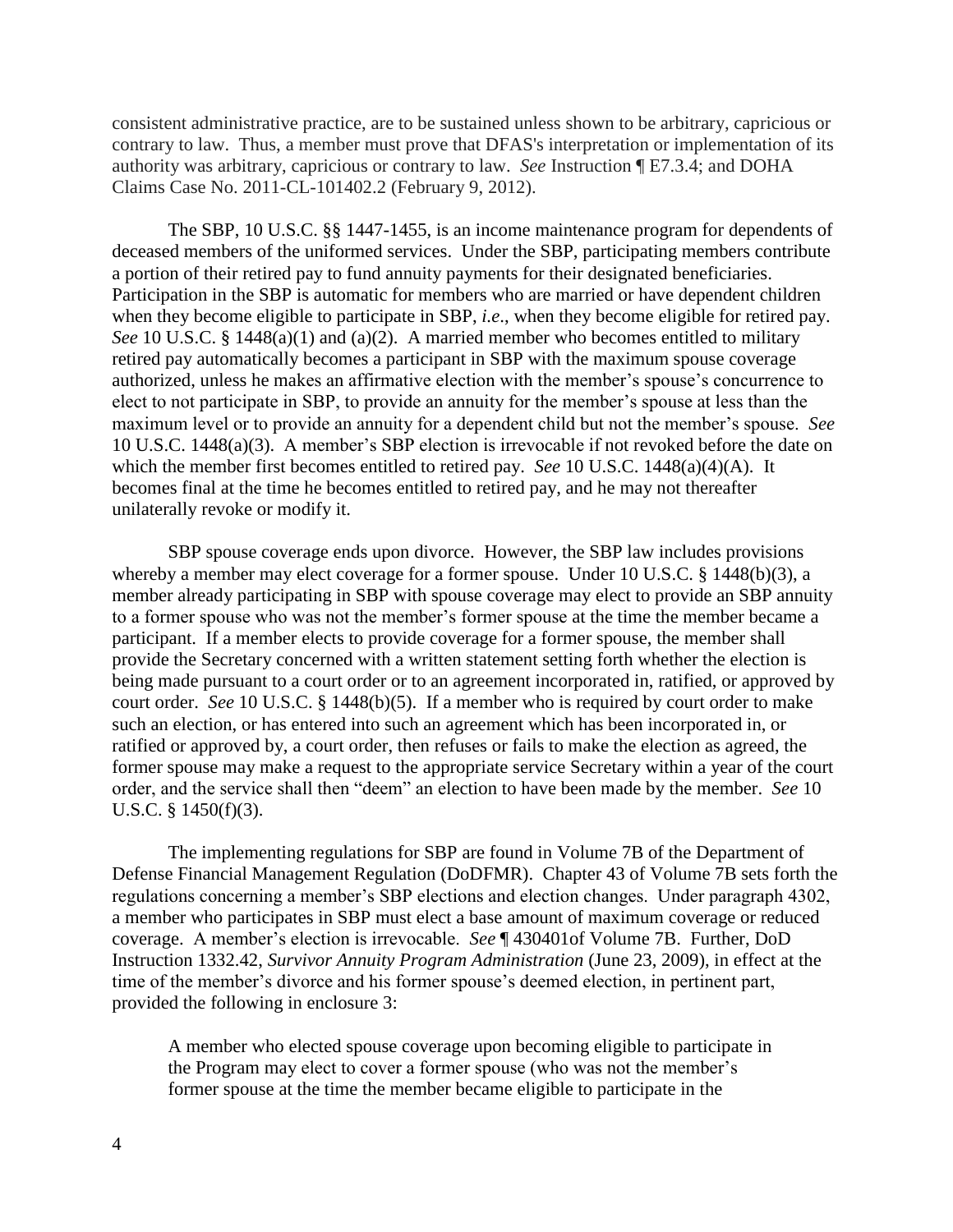Program) within 1 year after the date of decree of divorce, dissolution, or annulment. There is no option to change the level of coverage for an election under this paragraph.

A former spouse must submit the request for a deemed election pursuant to the procedures set forth under paragraph 430504 of Volume 7B of the DoDFMR. No election may be deemed to have been made which could never have been made by the member concerned. *See* ¶ 430504(C)(3) of Volume 7B.

In this case, the member's former spouse was covered under the SBP as the member's spouse beneficiary at the maximum level from the time he retired in 2007 until such coverage ended with their divorce in October 2018. The member had agreed to provide former spouse SBP coverage for her pursuant to the MSA which was incorporated into the divorce decree. The member's former spouse submitted a timely deemed election to DFAS. The divorce decree and stipulation order reflected that the SBP annuity base amount used to calculate the SBP would be less than the maximum, *i.e.*, the reduced base of \$493.21. However, the law does not allow for a change from full to reduced coverage, even based on a state court order. Under applicable statute and regulation, DFAS acted properly in accepting the deemed election for former spouse SBP coverage and instituting it at the level the member elected upon his participation in SBP at retirement.

As for the member's argument that DOHA do the right thing by granting him relief by rejecting the court orders and deemed election, we are bound by statute and applicable regulations, and may not grant a claim at variance to the law. We do note that although the member's election coverage at the maximum level after participation is irrevocable, he may have other available remedies as addressed by the DOHA adjudicator in the appeal decision that rest with the BCNR, and fall outside DOHA's authority. In addition, as the member suggests, he may go back to the state court that issued the court orders to seek relief under the circumstances.